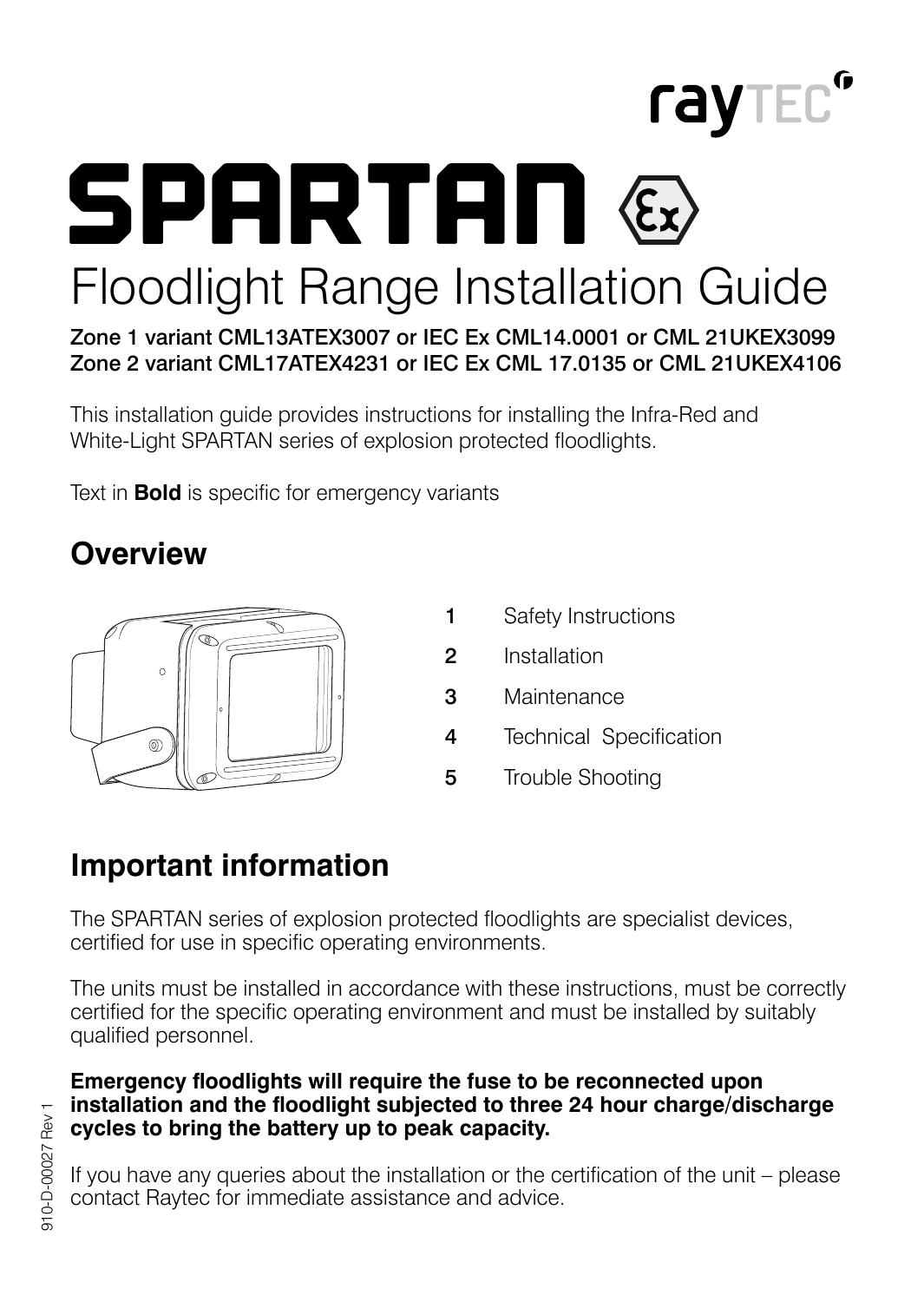# **1. Safety instructions**

- 1. Read this leaflet carefully before commencing to install the SPARTAN unit and retain it for future use. Installation can only be carried out by suitably qualified personnel.
- 2. Check the certification and "T" rating to ensure that the mains supply and the ambient temperature present is suitable for the unit being installed.
- 3. If the SPARTAN unit is to be installed in areas of high vibration, please consult with Raytec.
- 4. Externally the SPARTAN unit housing is constructed from marine grade aluminium, and toughened glass, stainless steel brackets/fasteners and silicone gaskets, internally there are many non metallic components. The end user must ensure that these materials are suitable for the environment the SPARTAN unit will be installed in; Zone 1 and Zone 2 Hazardous areas.
- 5. Check certification nameplate on side of floodlight to ascertain type of threaded cable entry on the luminaire. Select suitably certified ATEX/IEC Ex /UKEX cable glands and stopper plugs, these must be parallel thread, have a minium of 5 full thread engagement and be of a medium/fine tolerance to ISO965-1 and ISO965- 3. The cable entry devices selected must maintain the IP rating of the luminaire
- 6. The incoming mains cable should not exceed a temperature rise of 20°C above the ambient conditions; select suitable cable.
- 7. When the unit is installed correctly and in accordance with these installation instructions it will not harm humans or animals.
- 8. Before installing emergency luminaires please check the last charge date of the battery. This is shown on the external product packaging and also on the battery label, alternatively consult date shown on the declaration at the back of this leaflet. If the last charge date was in excess of 3 months (if stored at 5°C to 25°C) or 1 month (if stored outside this range) from date of installation, please consult Raytec document 0010-D-00001 Battery Handling Guide

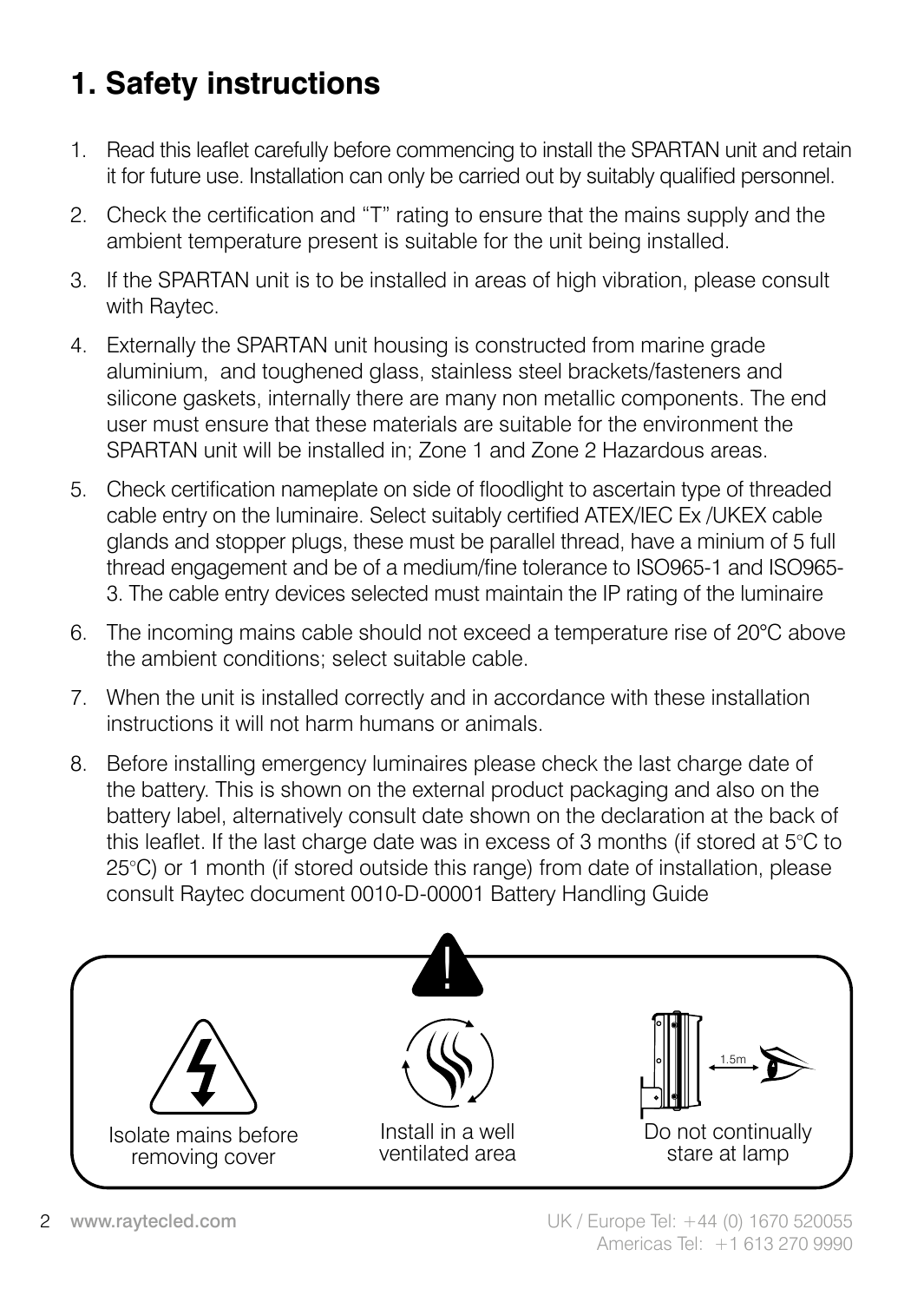## **2. Installation**

## Mounting SPARTAN Unit

1. To meet the requirements of certification a MINIMUM of 2 fixing points must be used, the fixing points must be suitable for the conditions of use. Raytec recommend using M8 Marine Grade A4 Stainless Steel fixings (not supplied)

#### Spartan 12 Floodlight



Spartan 24 **(Emergency Variant Shown)**

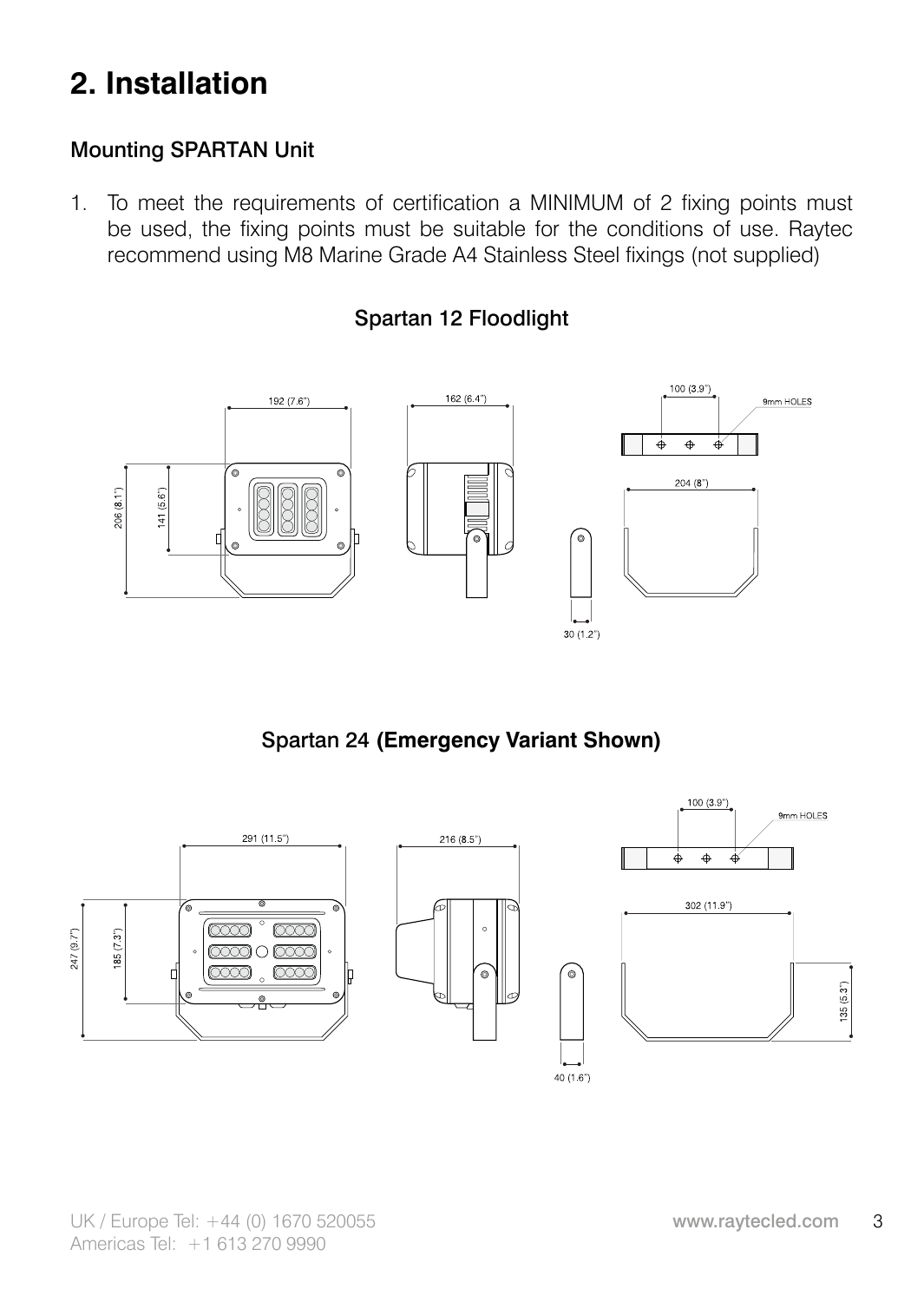## Spartan 48



2. The SPARTAN floodlight and the mounting bracket is supplied together as a unit. The bolts in the side of the housing shall be removed and used to secure the bracket to the SPARTAN housing, the bracket can be attached in the top or bottom position depending on the mounting application, where possible the cable glands should be kept to the bottom of the floodlight. It is very important that the red fibre washers are fitted between the SPARTAN housing and the mounting bracket. The unit must be aligned first before securing the bracket, and bolts tightened to 15Nm. On SPARTAN 24 and 48 units a locking screw is provided to lock the luminaire at various angles, which should be tightened to 4Nm. The unit can be mounted horizontally or vertically allowing the unit to point up/down or left/right.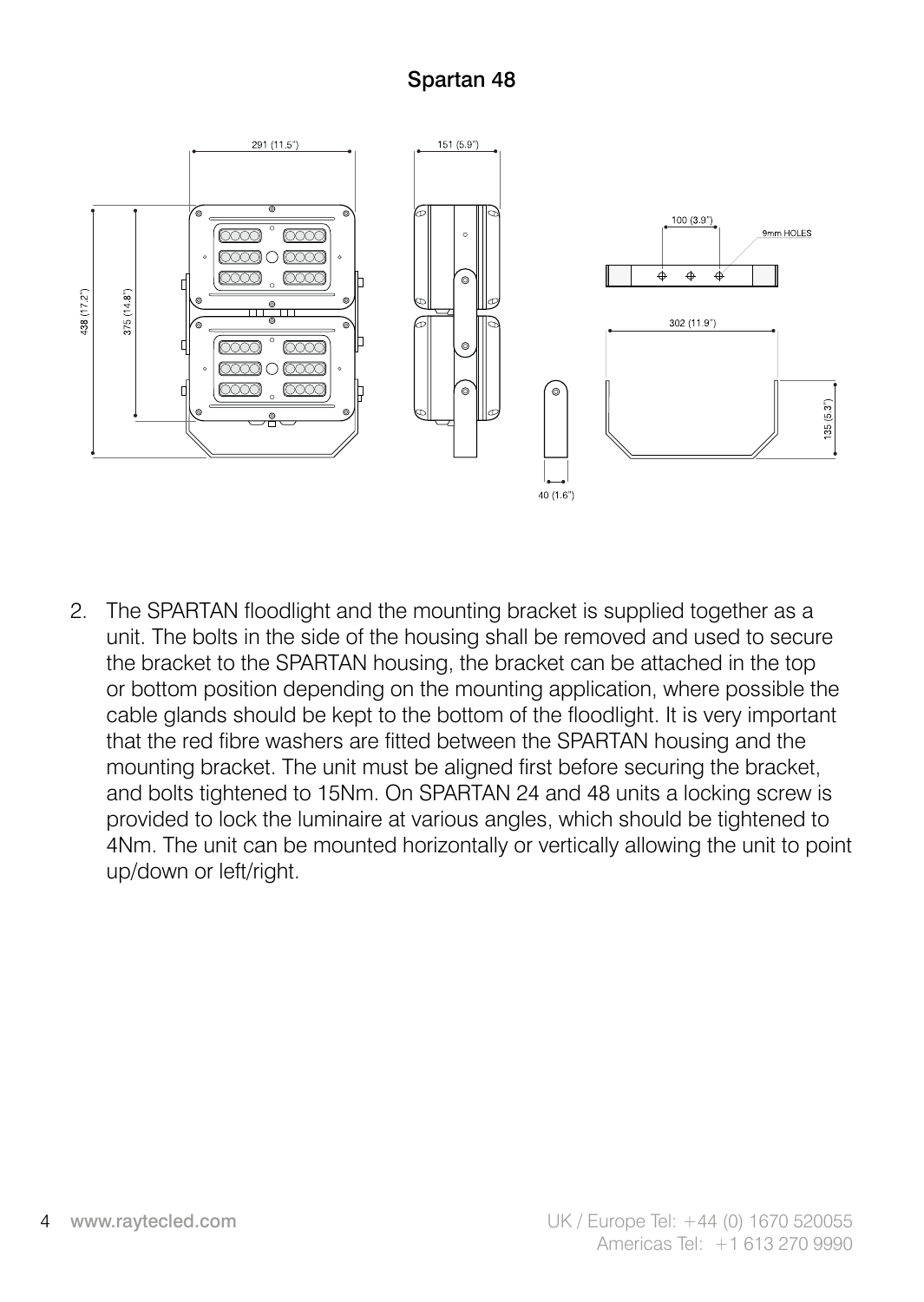## Typical wiring diagram – standard luminaires



Typical wiring diagram – emergency luminaires

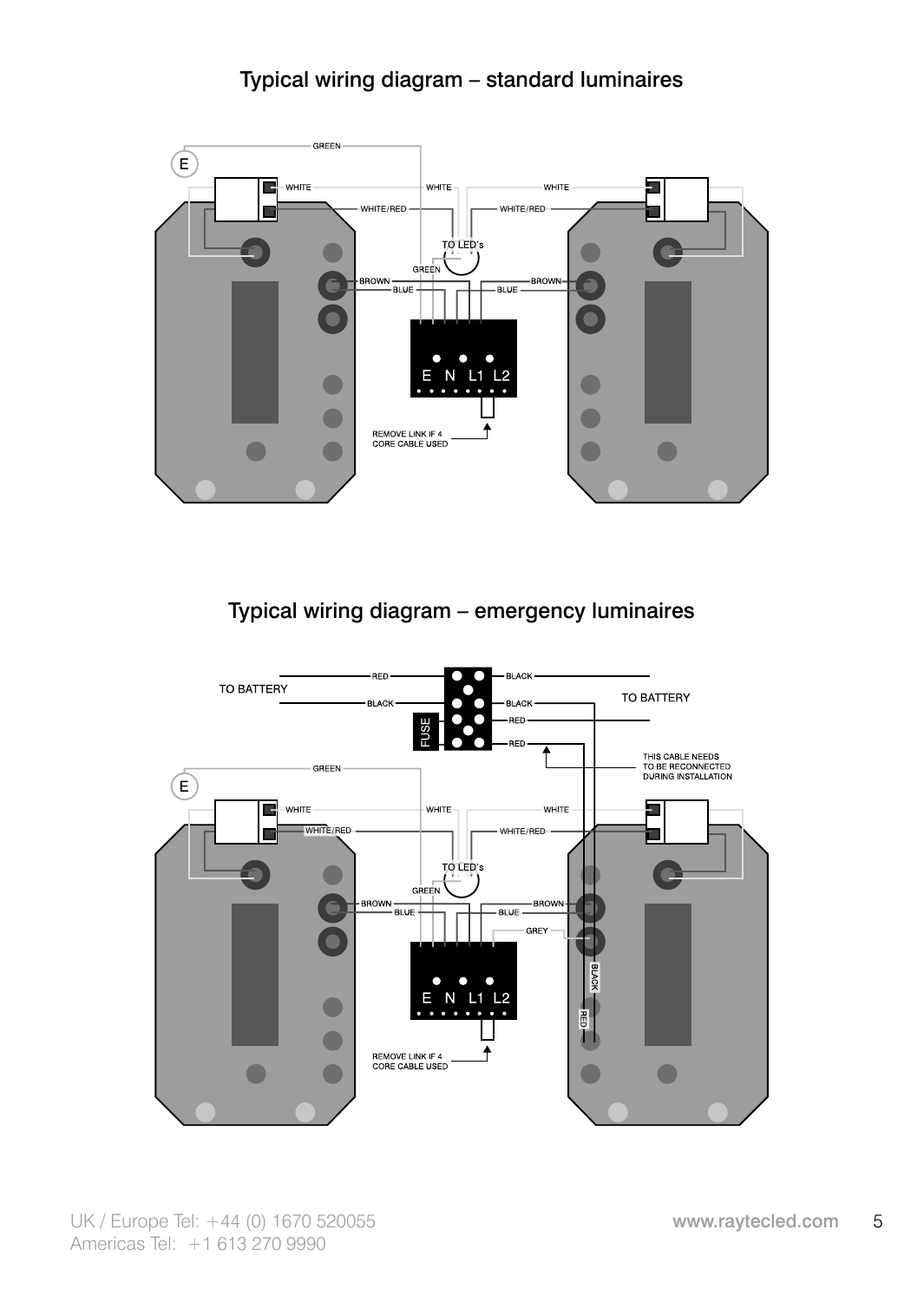- 3. Open the rear compartment to access terminal block. Wire the Mains cable into the terminal block. Provision has been made for this and identified as the E (Earth), L1 (swiched live) and L2 (permanent live) and N (Neutral) terminals. There are two pairs of contacts for each of these to facilitate a mains cable that can be looped in and out of the unit. The L2 terminals on a standard unit is not electrically connected but allows them to be used on the same circuits as **emergency floodlights**.
- 4. Installer should earth the unit separately an internal and external earth point are provided as standard.
- 5. Connect wires to mains supply.
- 6. If the unit is opened for any reason, disconnect mains **On emergency luminaires there may be more than one mains supply.**
- 7. All SPARTAN floodlights have terminal blocks suitable for looping 4mm2 cable, only one cable should be connected to each terminal block connection.
- 8. **Emergency SPARTAN floodlights may have a single green LED fitted adjacent to the incoming cable glands, when illuminated the green LED indicates that the emergency system is healthy.**
- 9. **The battery fuse located in the power supply lid on emergency variants is disconnected after final manufacturing testing. When installing the floodlight the battery fuse will need to be reconnected and the unit charged for 24 hours and then discharged (repeated 3 times) to bring the battery up to peak capacity.**
- 10. **If a 4 core cable is used on emergency luminaires L1, L2, N and E the link cable at the front of the terminal block between L1 and L2 should be removed.**
- 11. **During emergency operation the light output and duration will be determined by the variant purchased.**
- 12. Once wiring is complete replace rear cover. Ensure gasket is located neatly in channel and no wires are trapped between cover and body. Tighten cover screws to 3Nm.
- 13. If carrying out Insulation Resistance tests the normal method of insulation testing is to connect Live and Neutral together and test between this point and Earth to prevent the risk of damage to the electronic control gear.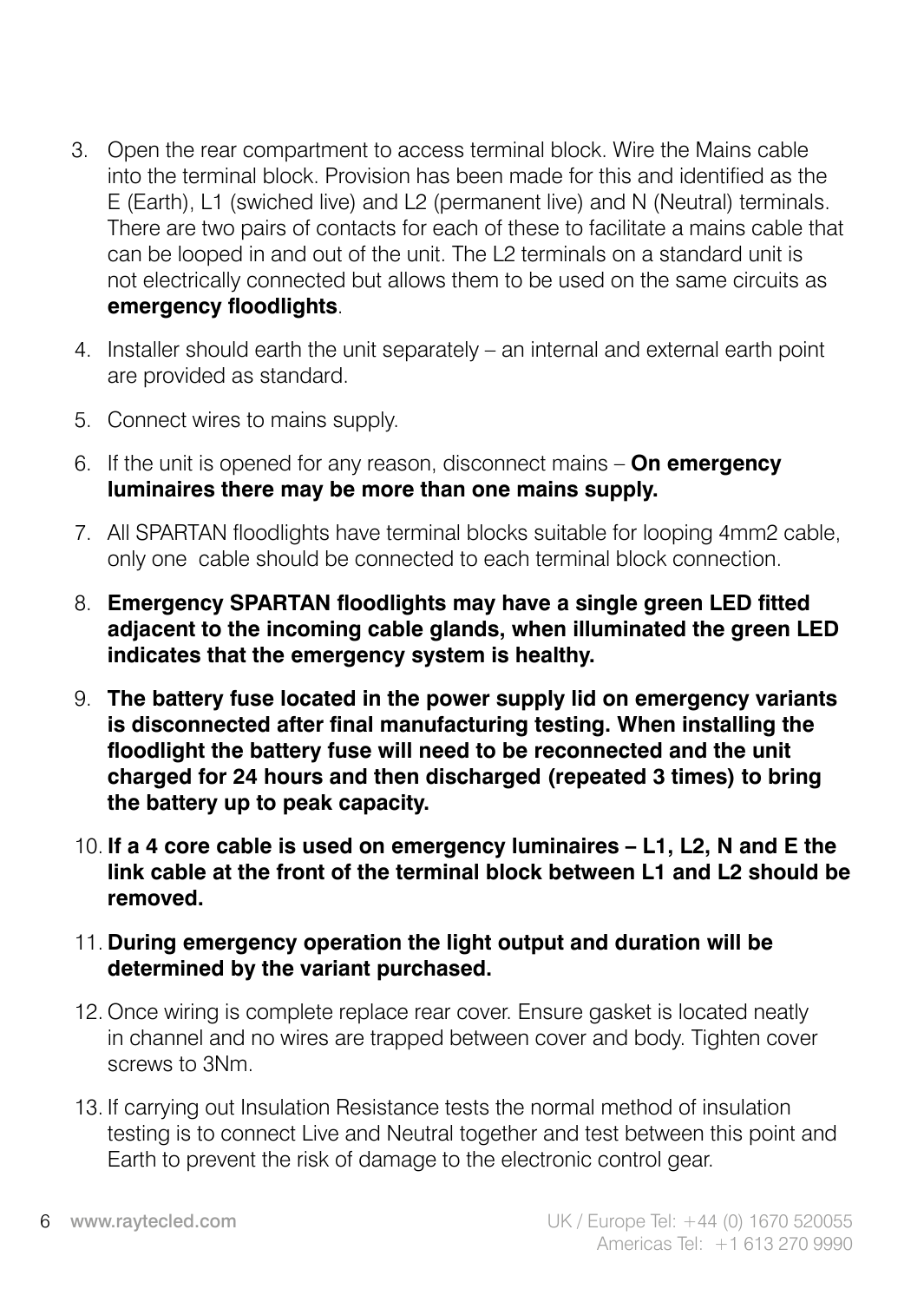# **3. Maintenance**

- 1. It is essential that all SPARTAN units are maintained in accordance with the requirements of the EN60079-17 standard: (Electrical apparatus for explosive gas atmospheres – other than mines).
- 2. **IMPORTANT**. No modifications are permitted to the unit, all spare parts must be purchased from the manufacturer, unauthorized modifications or spare parts will invalidate certification and make the equipment dangerous.
- 3. Isolate the SPARTAN unit from the mains supply and allow to cool before carrying out any maintenance work.
- 4. The unit has 2 independent power supplies, in the event that a power supply needs to be replaced the cables to the LED and mains terminal block will need to be disconnected, the four M6 bolts released the power supply can then be removed. Fitting a new power supply is a reversal of the above procedure.
- 5. Disposal of packaging, SPARTAN unit and old LED assemblies should be carried out in accordance with national regulations.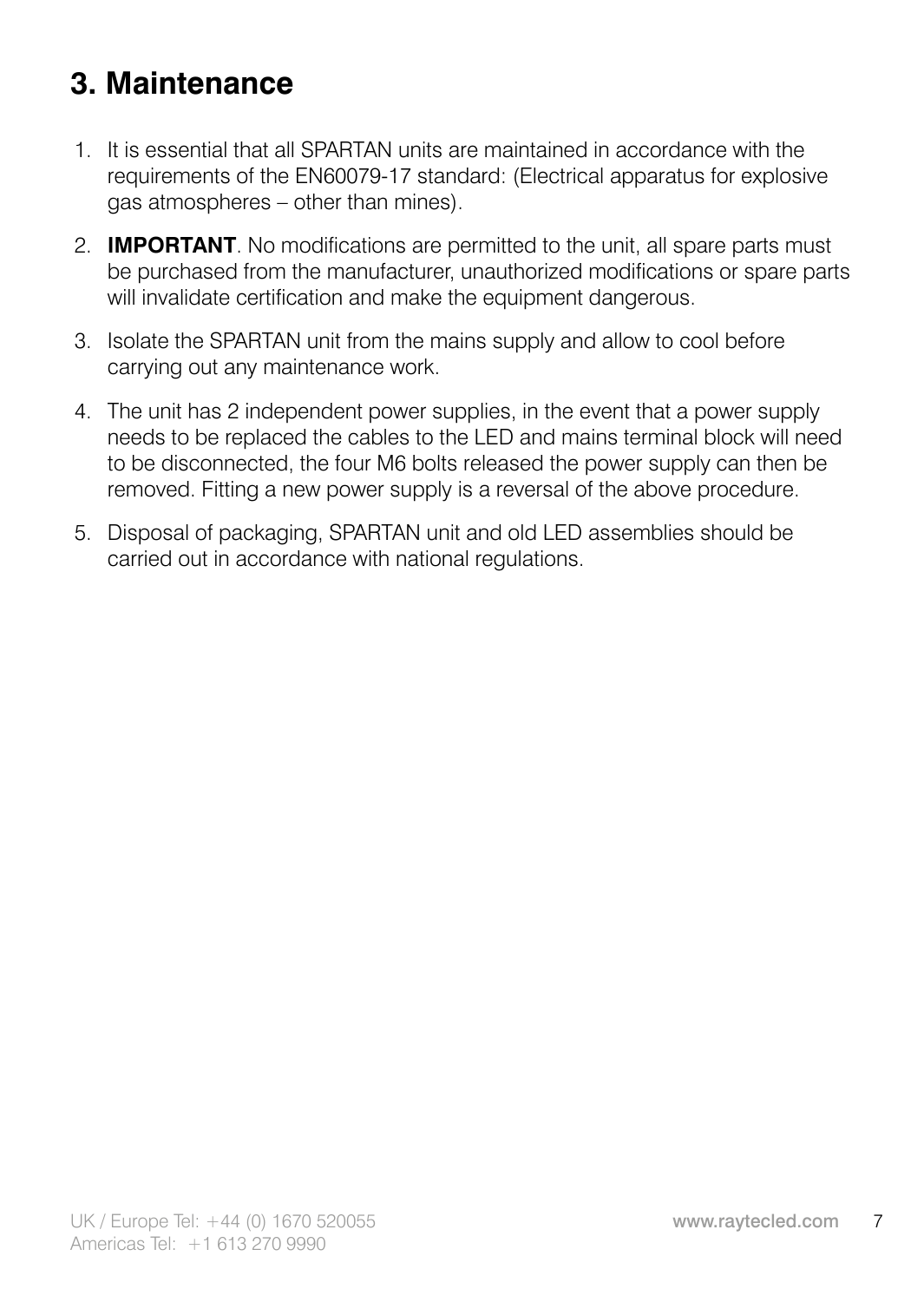## **4. Technical Specification**

|                                                  | Spartan 12                           | Spartan 24                                           | Spartan 48                                            |
|--------------------------------------------------|--------------------------------------|------------------------------------------------------|-------------------------------------------------------|
| <b>Input Voltage</b>                             |                                      | 110-254V AC or 18-48V AC/18-69V DC or 12V DC         |                                                       |
| Consumption                                      | 34W max                              | 68W max                                              | 136W max                                              |
| Consumption<br>(Emergency variant)               | N/A                                  | 71W max                                              | 139W max                                              |
| <b>Power Factor</b>                              |                                      | > 0.95                                               |                                                       |
| <b>Mains Frequency</b>                           |                                      | 50/60Hz                                              |                                                       |
| Inrush Current (Ipeak @ 50%)                     | $40A \Delta t < 300 \mu s$           |                                                      |                                                       |
| Total Harmonic Distortion (230Vac full load)     |                                      | < 10%                                                |                                                       |
| <b>IP Rating</b>                                 |                                      | IP66/67                                              |                                                       |
| <b>Weight Environment</b>                        | 5kg (11lbs)                          | Standard - 8kg (17.6lbs)<br>Emergency - 10Kg (22lbs) | Standard - 16kg (35.2lbs)<br>Emergency - 20Kg (44lbs) |
| <b>Weight Environment</b><br>(Emergency variant) | N/A                                  | 11.5kg (25.3lbs)                                     | 21kg (46.3lbs)                                        |
| <b>Dimensions Dimensions</b>                     | See previous pages for line diagrams |                                                      |                                                       |
| ATEX and IECEx and UKEX Rating                   | See below                            |                                                      |                                                       |

#### Protection/Certification

CML13ATEX3007 or IEC Ex CML14.0001 or CML 21UKEX3099 II 2 GD Ex eb mb IIC T4/T5 Gb Ta -52°C to +55°C (standard variants) II 2 GD Ex eb mb IIC T6 Gb Ta -52 $^{\circ}$ C to  $+48^{\circ}$ C II 2 GD Ex eb mb IIC T4 Gb Ta -20°C to +55°C (emergency variants) Ex tb IIIC T82°C Db IP66 & IP67 Ta = -52°C to +55°C 110V-254 AC or 18-48V AC/18-69V DC

CML17ATEX4231 or IECEx CML 17.0135 or CML 21UKEX4106 II 3 GD Ex ec mc IIC T4 Gc Ta -50°C to +55°C (standard variants) II 3 GD Ex ec mc IIC T4 Gc Ta -20°C to +55°C (emergency variants) Ex tb IIIC T82°C Dc IP66 & IP67 Ta = -50°C to +55°C 110V-254V AC or 18-48V AC/18-69V DC

8 www.raytecled.com UK / Europe Tel: +44 (0) 1670 520055 Americas Tel: +1 613 270 9990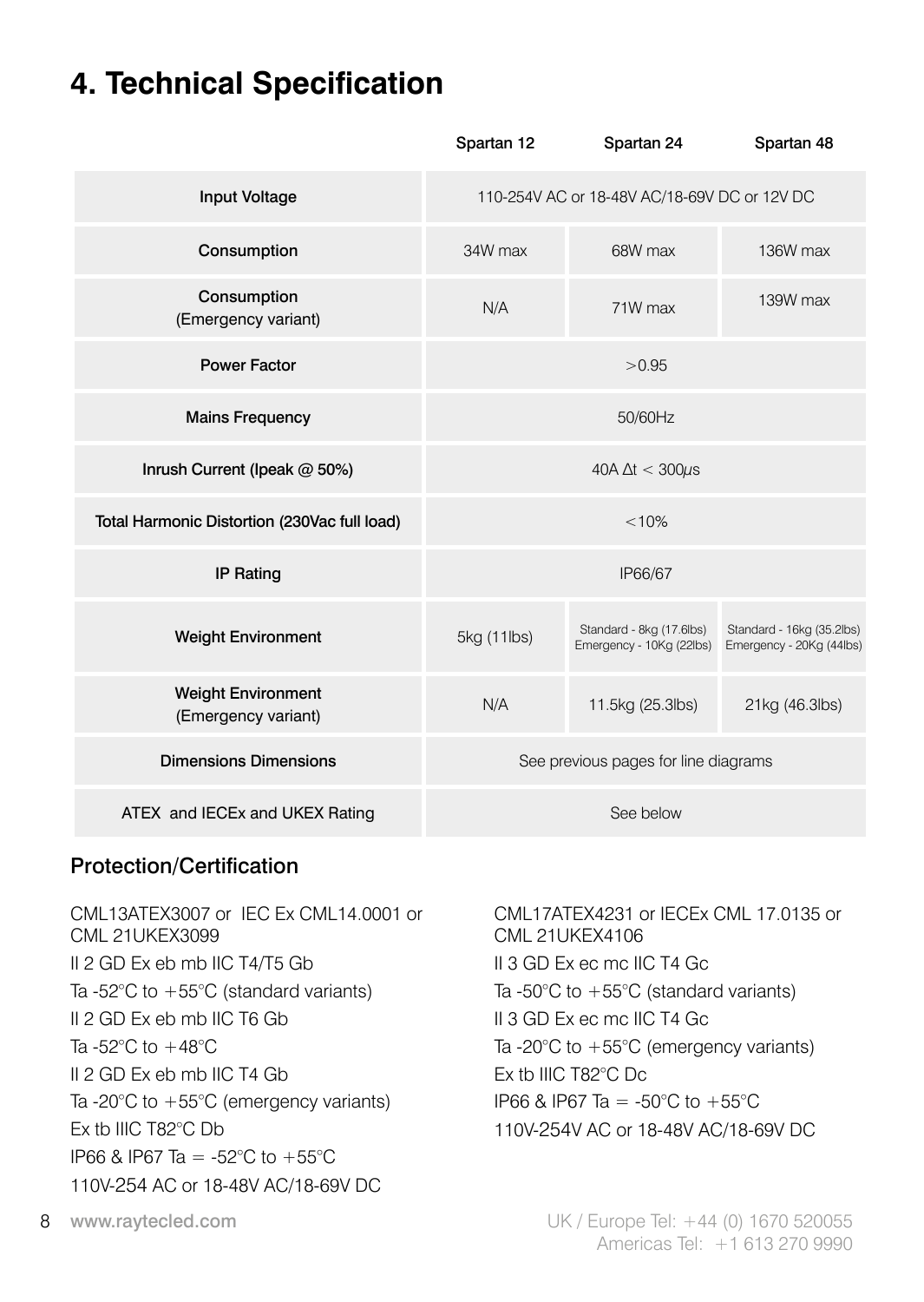# **5. Trouble Shooting**

- 1. Ensure the two LED boards are correctly wired to terminal block. White to White : White/Red to White/Red
- 2. Ensure Mains input is correctly connected.
- 3. Ensure Mains Input is turned on at the source
- 4. On emergency variants check fuse to ensure it has not blown
- 5. If LED panel fails to light is it possible to identify if problem is with LED panel or power supply by swapping LED cables to opposite power supply to help identify problem.

| MCB Type | Rating | <b>FL12</b> | <b>FL24</b> | <b>FL48</b>    |
|----------|--------|-------------|-------------|----------------|
| B        | 10A    | 11          | 5           | $\overline{c}$ |
| B        | 16A    | 17          | 8           | $\overline{4}$ |
| B        | 20A    | 25          | 12          | 8              |
| B        | 25A    | 35          | 17          | 8              |
| C        | 10A    | 24          | 12          | 6              |
| C        | 16A    | 34          | 17          | 8              |
| C        | 20A    | 49          | 24          | 12             |
| C        | 25A    | 58          | 29          | 14             |

#### Max number of fittings allowed per MCB (Based on 230V)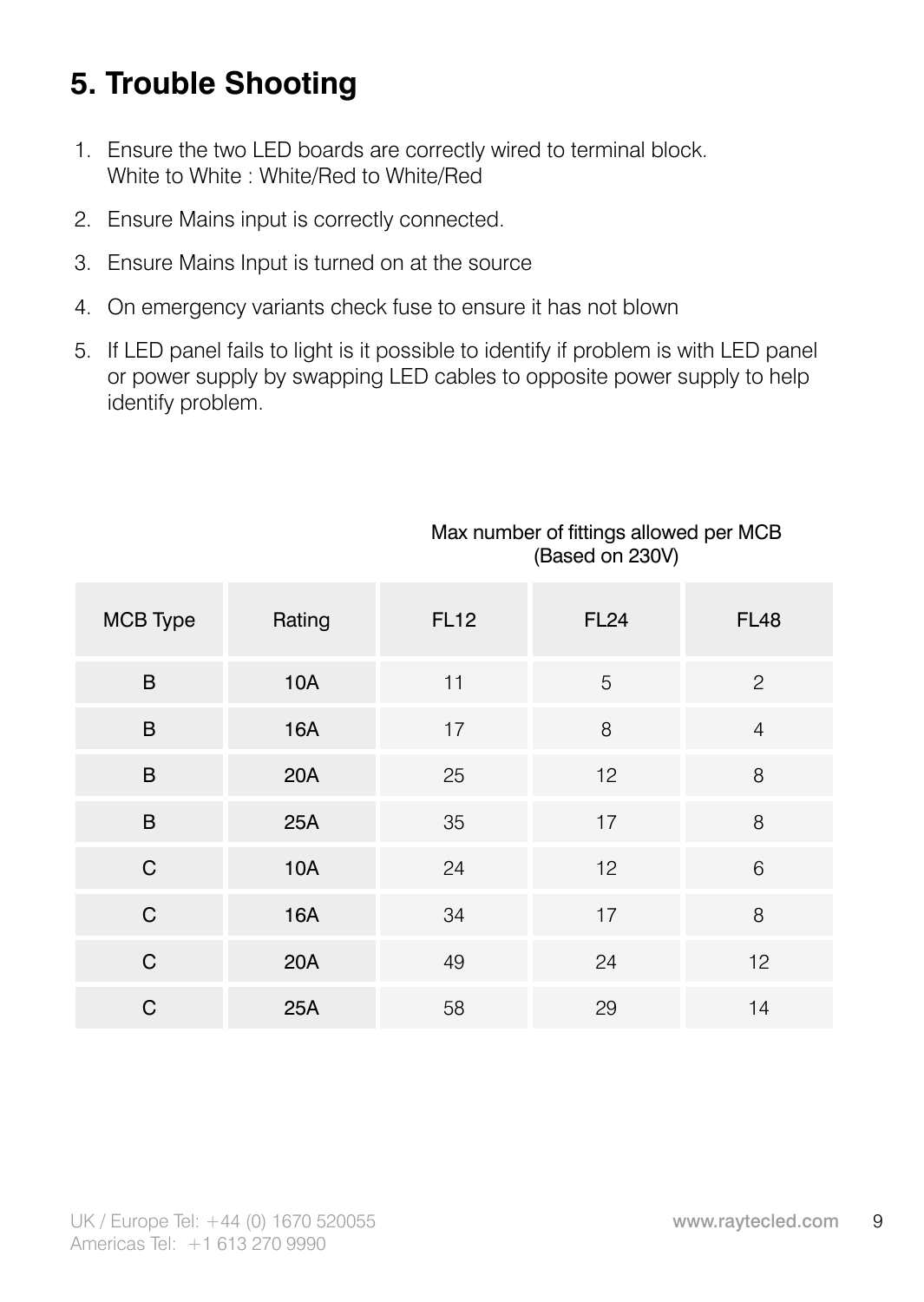## **Declaration Of Conformity**  $\langle \epsilon_{x} \rangle$  HK C E **With The Atex Directive 2014/34/EU & UK Directive SI 2016 No. 1107 (as amended)**

Raytec Ltd. declares under our sole responsibility that the product(s) listed below conform with the relevant provisions of directive 2014/34/EU of 20th April 2016 and UK Directive SI 2016 No. 1107 (as amended)

| Manufacturer                | Raytec Ltd<br>Unit 15, Wansbeck Business Park<br>Rotary Parkway<br>Ashington<br>Northumberland, NE63 8QW<br>United Kingdom                                                                                                                                                                                                                                     |
|-----------------------------|----------------------------------------------------------------------------------------------------------------------------------------------------------------------------------------------------------------------------------------------------------------------------------------------------------------------------------------------------------------|
| Description<br>of Equipment | Spartan range of floodlights - standard and<br>emergency                                                                                                                                                                                                                                                                                                       |
| Certification<br>Body       | CML<br>New Port Road<br>Ellesmere Port, CH65 4LZ                                                                                                                                                                                                                                                                                                               |
| Certificate                 | Zone 1 - CML13ATEX3007, IEC Ex CML14.0001 & CML21UKEX3099<br>Zone 2 - CML17ATEX4231, IEC Ex CML17.0135 & CML21UKEX4106<br>ATEX Quality Assurance Notification CSA BV (2813)<br>UKCA Quality Assurance Notification CSA UK (0518)                                                                                                                               |
| Equipment<br>Marking        | II 2 GD Ex eb mb IIC T4/T5 Gb<br>Ta -52 $\degree$ C to +55 $\degree$ C (standard variants)<br>II 2 GD Ex eb mb IIC T6 Gb<br>Ta -52 $\degree$ C to +48 $\degree$ C<br>II 2 GD Ex eb mb IIC T4 Gb<br>Ta -20 $\degree$ C to +55 $\degree$ C (emergency variants)<br>Ex tb IIIC T82°C Db<br>IP66 & IP67 Ta = -52°C to +55°C<br>110V-254V AC or 18-48V AC/18-69V DC |
|                             | II 3 GD Ex ec mc IIC T4 Gc<br>Ta -50 $\degree$ C to +55 $\degree$ C (standard variants)<br>II 3 GD Ex ec mc IIC T4 Gc<br>Ta-20°C to +55°C (emergency variants)<br>Ex tb IIIC $T82^{\circ}$ C Dc<br>IP66 & IP67 Ta = -50°C to +55°C<br>110V-254V AC or 18-48V AC/18-69V DC                                                                                      |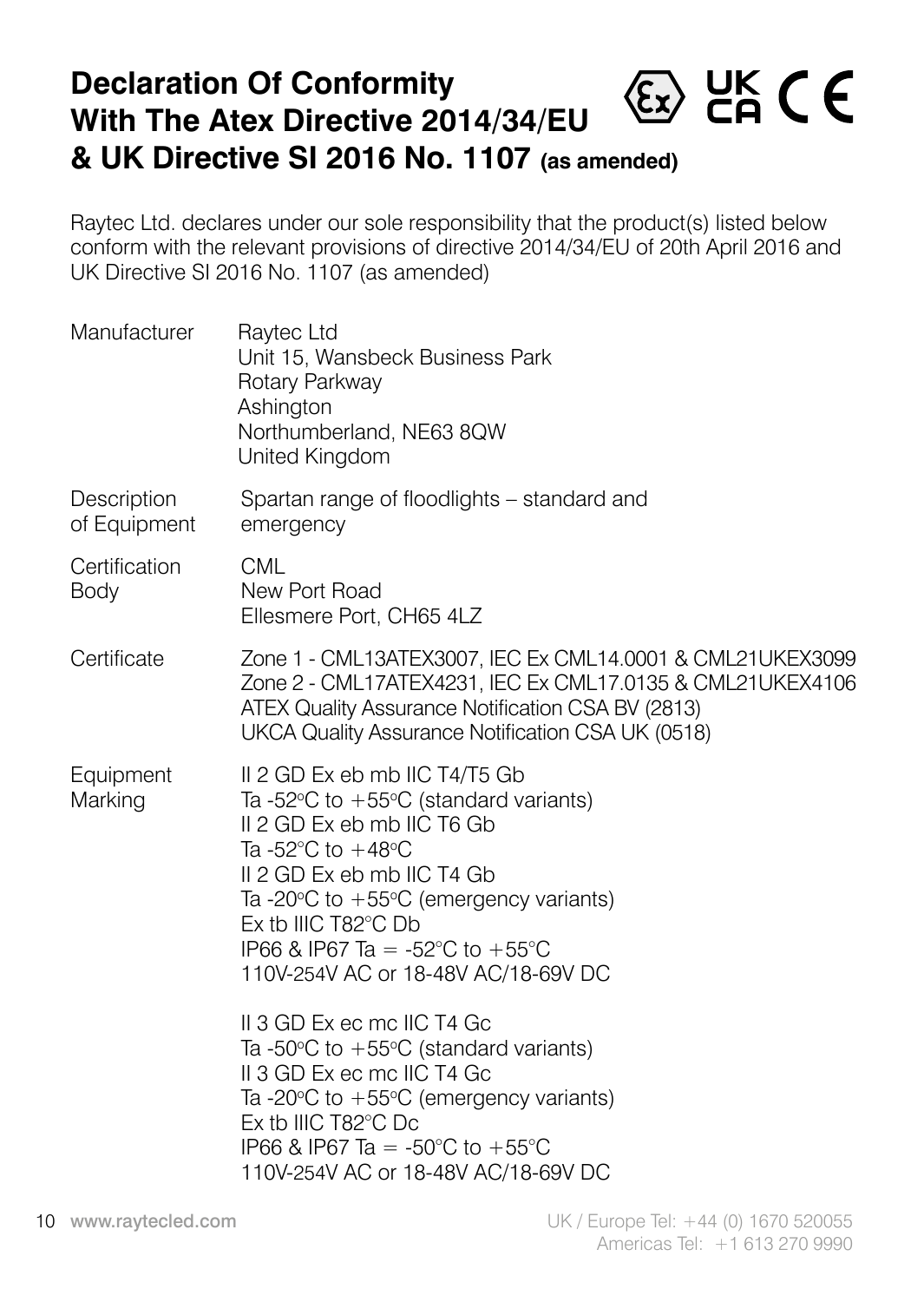Compliance with the Essential Health and Safety Requirements has been assessed by reference to the following harmonised/designated standards -

EN 60079-0 : 2018 EN 60079-7 : 2015 + A1 : 2018

EN 60079-18 : 2015 + A1 : 2017 EN 60079-31 : 2014

EN 60079-1 : 2014

And also 2014/35/EU - Low Voltage Directive, 2014/30/EU - EMC Directive

Signed

Signed  $\beta$ .  $\beta$   $\gamma$ <br>
Name Barry Thompson<br>
Position Director

Position

**Dated** 

Serial number